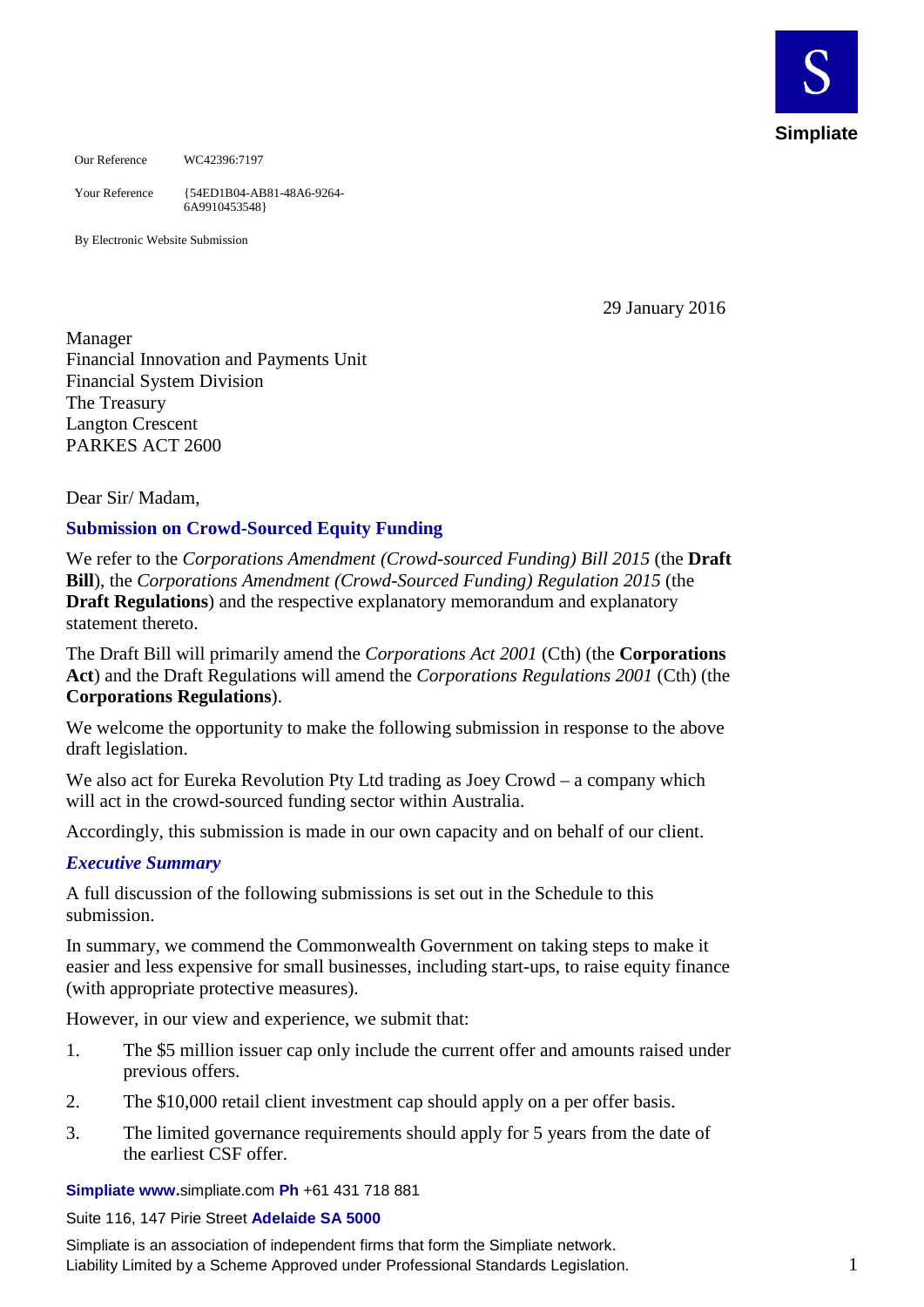

- 4. The financial statements of companies which make CSF offers should only be required to be audited if consolidated revenues exceed \$1 million provided that shareholders with at least 5% of the votes may require an audit.
- 5. Intermediaries be explicitly authorised to make CSF offers personally.

Should you require any further information or have any questions, please contact the author.

Yours Faithfully,

Wh

William Chau **Simpliate/ADL1** Email: [wchau@simpliate.com](mailto:wchau@simpliate.com)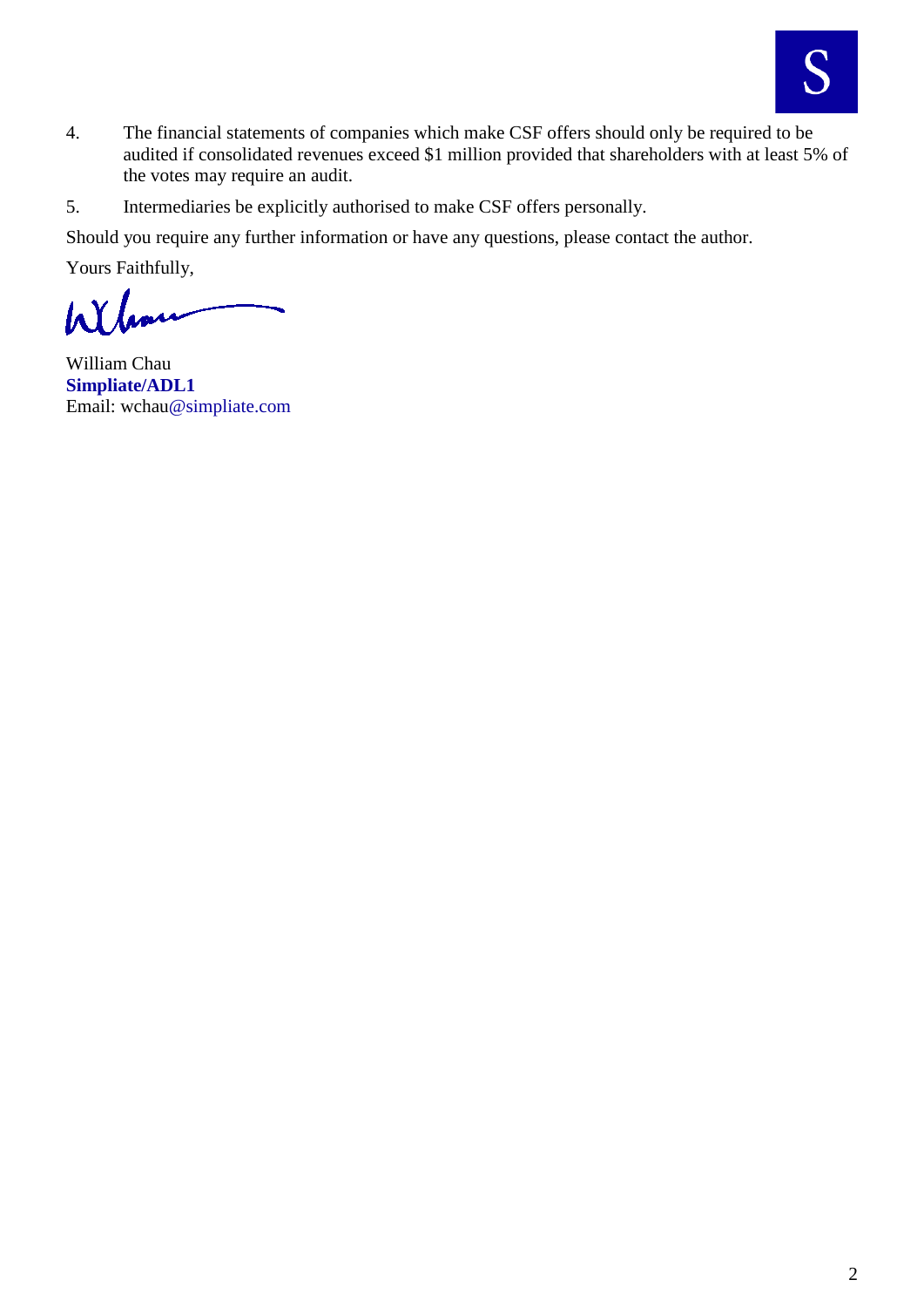# Schedule – Detailed Discussion

# **1. \$5 Million Issuer Cap**

The proposed new section 738G(2) Corporations Act provides that there will be a \$5 million issuer cap. This issuer cap includes the maximum amount of the current offer, the actual amounts raised under any previous offer made within the past 12 months and all actual amounts raised under ss 708(1) and 708(10) Corporations Act.

s 708(1) Corporations Act deals with personal offers and s 708(1) Corporations Act deals with offers made through Australian Financial Services Licensees. Importantly, the exceptions in:

- (a) s 708(8) Corporations Act dealing with subscriptions of more than \$500,000 by sophisticated investors; and
- (b) s 708(11) Corporations Act dealing with professional investors; and
- (c) s 708(12) Corporations Act dealing with offers to certain associated persons.

N.B. We have not highlighted the relatively minor exclusions in ss 708(13), 708(15), 708(16), 708(17) and 708(17A) Corporations Act.

There does not appear to be any rationale to include the actual amounts raised under ss 708(1) and 708(1) Corporations Act but to exclude the other exceptions. In our experience, those exceptions are also relatively rarely used.

Such an approach leads to an inconsistency in the law (in that certain offers are included and others are excluded). That inconsistency will ultimately lead to greater compliance costs and a greater likelihood of inadvertent breaches of the law because companies and their directors would not be aware of the distinction between the different types of offers that may be made under the Corporations Act. These factors would be contrary to the intention to make it easier and less expensive to raise equity *without* any specific investor protection arising from the same.

For this reason, it is our respectful submission that the \$5 million issuer cap should be limited to the maximum amount of the current offer and the actual amounts raised under any previous offer made within the past 12 months (i.e. retain ss 738G(2)(a) and 738G(2)(b) and delete s 738G(2)(c)).

# **2. \$10,000 Retail Client Investment Cap**

The proposed new section 738ZC Corporations Act provides that there will be a \$10,000 investment cap for each retail client per intermediary per company in any 12-month period.

We understand that the rationale for the same is to protect retail clients and to limit the amount of exposure that any retail client may have to any particular company. However, this cap also encourages companies to "shop" among intermediaries in order to allow the maximum possible investment from previous investors e.g. if the company previously used Intermediary A within the previous 12-months then that company is encouraged to use Intermediary B for its next offer – this will enable any previous investors to again invest the full \$10,000 cap if desired.

Looked at from this light, the investment cap is an unnecessary burden and actively encourages companies to find alternative measures to avoid this cap.

For this reason, it is our respectful submission that the \$10,000 investment cap applies on a per offer basis i.e. the maximum amount that can be invested per offer of securities is \$10,000.

# **3. Limited Governance Requirements**

The proposed new section 738ZI(c) provides that a company is eligible for limited governance requirements if (among other things) the end of the current financial year ends less than 5 years after that company's registration.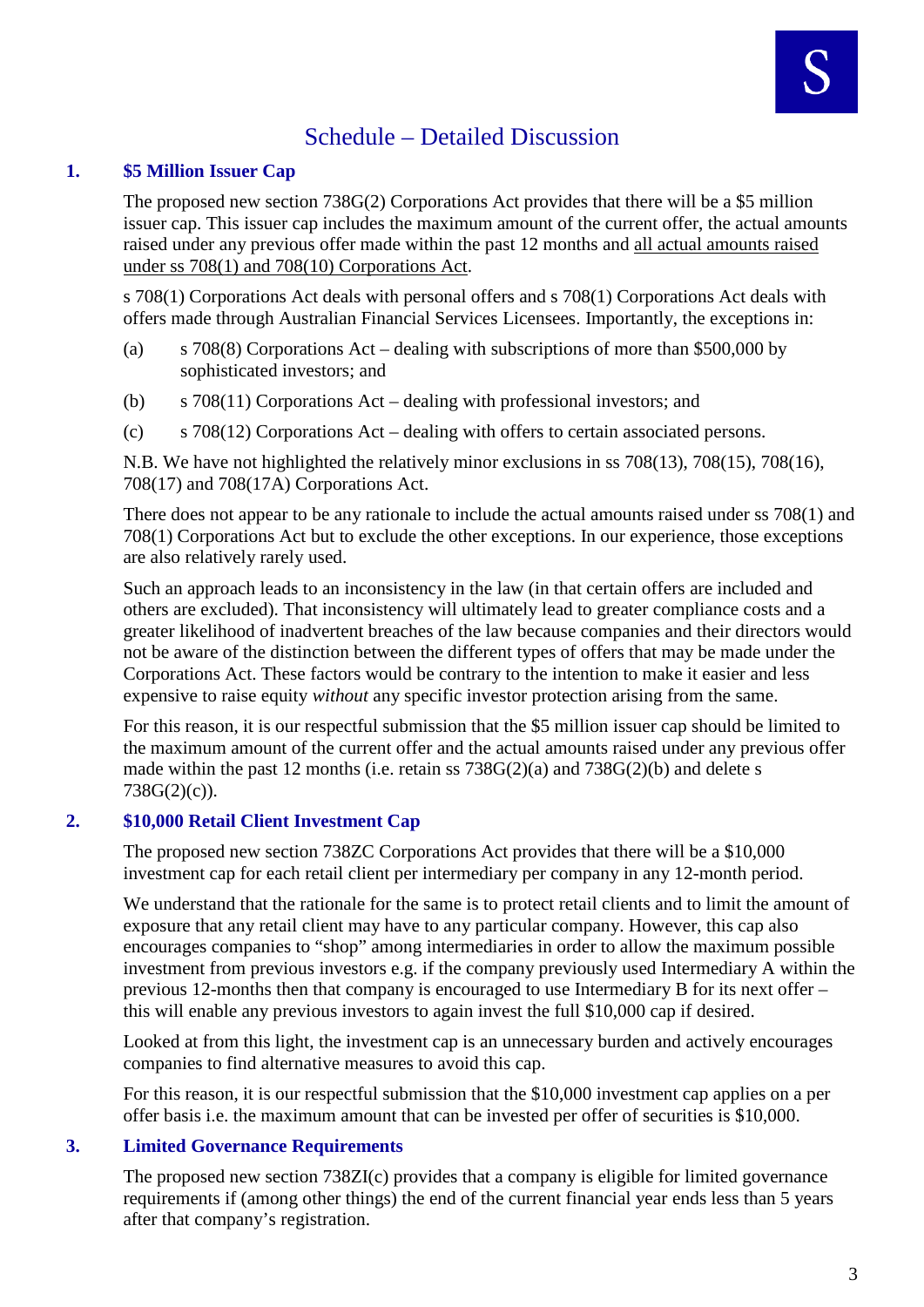This poses 2 potential problems:

(a) There will be a technical benefit for companies incorporated earlier in the financial year (e.g. 1 July) because they will be they only companies able to fully utilise the limited governance requirements.

For example, Company A is incorporated on 30 June 2015 whereas Company B is incorporated on 1 July 2015 (a 1 day difference). Assume that those companies satisfy the other limbs in s 738ZI Corporations Act.

It is now the financial year ended 30 June 2020. Company A was not eligible for the limited governance requirements in that financial year; whereas Company B is so eligible – this is despite the 1 day difference in their incorporation dates.

(b) This method discourages existing small businesses from using crowd-sourced funding as opposed to start-ups.

We note that according to the Australian Bureau of Statistics existing small businesses comprise 97.38% of all businesses in Australia.

The purpose of crowd-sourced funding is to make it easier and less expensive for small businesses (not just start-ups) to raise equity finance.

However, because the limited governance requirements apply from the date of incorporation (rather than the date that the earliest crowd-sourced funding offer is made) existing small businesses (especially those that have existed for over 5 years) are discouraged from accessing such funding.

For example, Company A is designs and manufactures components for a "smart connected" home. Company A has traded for the previous 5 years. Company A wishes to expand its range so that it can now offer an internet connected home. In order to do this Company A wishes to access crowd-sourced funding. Compared to a start-up, Company A is at a disadvantage because the limited governance requirements will not apply to Company A.

Accordingly, it is our respectful submission that the limited governance requirements should apply until the end of the financial year which falls on the 5<sup>th</sup> anniversary of the earliest crowdsourced funding offer. N.B. This also coincidentally corrects timing issues for companies who do not adopt a standard financial year.

# **4. Auditing**

The proposed new section 301(5) Corporations Act provides that a company does not need to audit its financial reports if the company is entitled to the limited governance requirements and it has raised less than \$1 million from all crowd-sourced funding offers and other offers of securities that need disclosure to investors.

We note that this \$1 million cap is unique to crowd-sourced funding and does not apply to any other form of company.

This can be compared to:

- (a) Small proprietary companies (which many existing small businesses are) which do not have to prepare financial reports (and accordingly, do not have to audit them). For this purpose, small proprietary companies are those with:
	- (i) consolidated revenues of more than \$25 million; or
	- (ii) consolidated gross assets of more than \$12.5 million; or
	- (iii) more than 50 full-time equivalent employees.